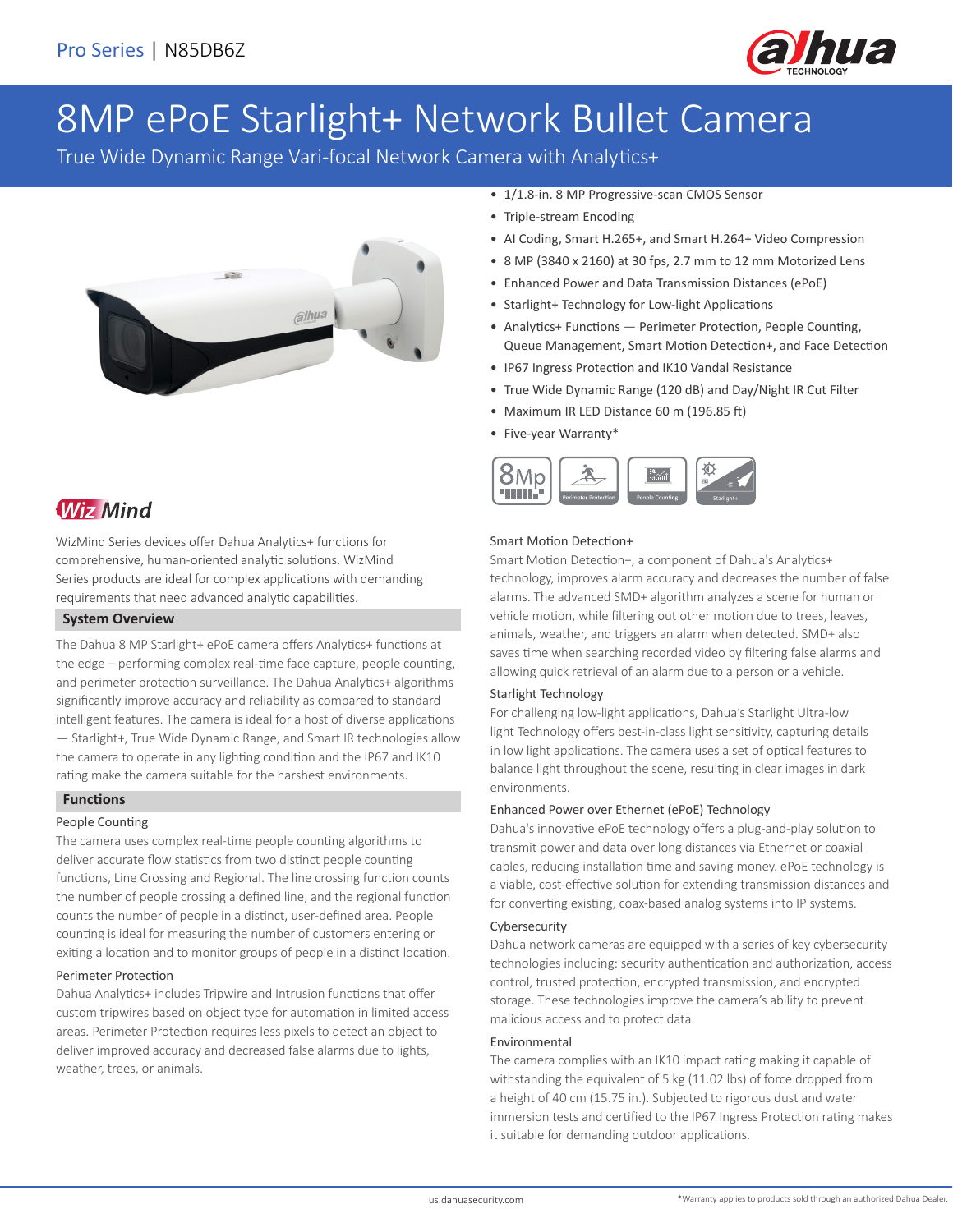# Pro Series | N85DB6Z

### **Technical Specification**

| Camera                               |                                 |                                                                                                                                                                 |                                    |                                  |                       |  |
|--------------------------------------|---------------------------------|-----------------------------------------------------------------------------------------------------------------------------------------------------------------|------------------------------------|----------------------------------|-----------------------|--|
| Image Sensor                         |                                 | 1/1.8-in. 8 MP CMOS                                                                                                                                             |                                    |                                  |                       |  |
| <b>Effective Pixels</b>              |                                 | 3840 (H) × 2160 (V)                                                                                                                                             |                                    |                                  |                       |  |
| RAM/ROM                              |                                 | 1 GB / 128 MB                                                                                                                                                   |                                    |                                  |                       |  |
| <b>Scanning System</b>               |                                 | Progressive                                                                                                                                                     |                                    |                                  |                       |  |
|                                      | <b>Electronic Shutter Speed</b> |                                                                                                                                                                 | Auto, Manual, 1/3 s to 1/100,000 s |                                  |                       |  |
| Minimum Illumination                 |                                 | Color: 0.004 lux at F1.4 (30 IRE)<br>B/W: 0.0004 lux at F1.4 (30 IRE)<br>0 lux at F1.4 (with IR on)                                                             |                                    |                                  |                       |  |
| S/N Ratio                            |                                 | Greater than 56 dB                                                                                                                                              |                                    |                                  |                       |  |
| <b>IR Distance</b>                   |                                 |                                                                                                                                                                 | Distance up to 60.0 m (196.85 ft)  |                                  |                       |  |
| IR On/Off Control                    |                                 |                                                                                                                                                                 | Auto, Manual, Zoom Priority, Off   |                                  |                       |  |
| <b>IR LEDS</b>                       |                                 | Four $(4)$                                                                                                                                                      |                                    |                                  |                       |  |
| Lens                                 |                                 |                                                                                                                                                                 |                                    |                                  |                       |  |
| Lens Type                            |                                 | Motorized                                                                                                                                                       |                                    |                                  |                       |  |
| Mount Type                           |                                 | ø14                                                                                                                                                             |                                    |                                  |                       |  |
| Focal Length                         |                                 | $2.7$ mm to 12 mm                                                                                                                                               |                                    |                                  |                       |  |
| Max. Aperture                        |                                 | F1.4                                                                                                                                                            |                                    |                                  |                       |  |
| Angle of View                        |                                 | Horizontal: 110.4° to 45°<br>Vertical: 57.8° to 25.2°<br>Diagonal: 133.8° to 51.8°                                                                              |                                    |                                  |                       |  |
| Aperture Control                     |                                 | Auto                                                                                                                                                            |                                    |                                  |                       |  |
| <b>Close Focus Distance</b>          |                                 | $1.0 \text{ m}$ (3.28 ft)                                                                                                                                       |                                    |                                  |                       |  |
|                                      | Lens                            | Detect<br>$(8$ ppf $)$                                                                                                                                          | Observe<br>$(19$ ppf)              | Recognize<br>$(38$ ppf $)$       | Identify<br>(76 ppf)  |  |
| <b>DORI</b><br>Distance <sup>1</sup> | Wide                            | 86.0 m<br>(282.20 ft)                                                                                                                                           | 34.40 m<br>$(112.90 \text{ ft})$   | 17.20 m<br>(56.40 ft)            | 8.60 m<br>(28.20 ft)  |  |
|                                      | Telephoto                       | 196.0 m<br>(643.0 ft)                                                                                                                                           | 78.40 m<br>(257.20 ft)             | 39.20 m<br>$(128.60 \text{ ft})$ | 19.60 m<br>(64.30 ft) |  |
| Video                                |                                 |                                                                                                                                                                 |                                    |                                  |                       |  |
| Compression                          |                                 | AI Coding, Smart H.265+, H.265, Smart H.264+, H.264,<br>H.264B, H.264H, MJPEG (sub stream only)                                                                 |                                    |                                  |                       |  |
| <b>Streaming Capability</b>          |                                 | Three (3) Streams                                                                                                                                               |                                    |                                  |                       |  |
| Resolution                           |                                 | 8 MP (3840 x 2160), 3072 x 2048, 3072 x 1728, 2592 x 1944,<br>4 MP (2688 x 1520), 3 MP (2048 x 1536), 2304 x 1296,<br>1080p (1920 x 1080), 1.3 MP (1280 x 960), |                                    |                                  |                       |  |

1080p (1920 x 1080), 1.3 MP (1280 x 960), 720p (1280 x 720), D1 (704 x 480), VGA (640 x 480),

Main Stream: 8 MP (3840 x 2160) at 30 fps

CIF (352 x 240)

Sub Stream 1: D1 at 30 fps Sub Stream 2: 1080p at 30 fps

H.265: 32 Kbps to 8192 Kbps

Frame Rate²

Bit Rate Control CBR/VBR

Bit Rate H.264: 32 Kbps to 8192 Kbps<br>H.265: 32 Kbps to 8102 Kbps

BLC Mode BLC, HLC, True WDR (120 dB), SSA

Day/Night Auto (ICR), Color, B/W

| Gain Control                           |        | Auto, Manual, Gain Priority, Shutter Priority                                                                                                                                                                                                                         |  |
|----------------------------------------|--------|-----------------------------------------------------------------------------------------------------------------------------------------------------------------------------------------------------------------------------------------------------------------------|--|
| Noise Reduction                        |        | 3D DNR                                                                                                                                                                                                                                                                |  |
| <b>Motion Detection</b>                |        | Off, On (4 Zones, Rectangular)                                                                                                                                                                                                                                        |  |
| Region of Interest                     |        | Off, On (4 Zones)                                                                                                                                                                                                                                                     |  |
| <b>Advanced Features</b>               |        | Smart IR, Defog                                                                                                                                                                                                                                                       |  |
| Flip                                   |        | 0°, 90°, 180°, 270°                                                                                                                                                                                                                                                   |  |
| Mirror                                 |        | Off, On                                                                                                                                                                                                                                                               |  |
| <b>Privacy Masking</b>                 |        | Off, On (8 Areas, Rectangular)                                                                                                                                                                                                                                        |  |
| Audio                                  |        |                                                                                                                                                                                                                                                                       |  |
| Compression                            |        | PCM, G.711A, G.711Mu, G.726, G.723                                                                                                                                                                                                                                    |  |
| Network                                |        |                                                                                                                                                                                                                                                                       |  |
| Ethernet                               |        | RJ-45 (10/100 Base-T)                                                                                                                                                                                                                                                 |  |
| Protocol                               |        | HTTP, HTTPS, TCP, ARP, RTSP, RTP, UDP, SMTP,<br>FTP, DHCP, DNS, DDNS, PPPOE, IPv4/v6, QoS,<br>UPnP, NTP, ICMP, IGMP, 802.1x                                                                                                                                           |  |
| Interoperability                       |        | ONVIF Profile S, G, T; CGI; Milestone; P2P                                                                                                                                                                                                                            |  |
| Auto Register                          |        | Support                                                                                                                                                                                                                                                               |  |
| <b>Streaming Method</b>                |        | Unicast, Multicast                                                                                                                                                                                                                                                    |  |
| <b>Maximum User Access</b>             |        | 20 Users (Total bandwidth: 80 Mbps)                                                                                                                                                                                                                                   |  |
| Edge Storage                           |        | Network Attached Storage (NAS)<br>FTP, SFTP<br>Micro SD Slot, maximum 256 GB                                                                                                                                                                                          |  |
| <b>Web Viewer</b>                      |        | IE (Version 8 and higher), Chrome, Firefox,<br>Safari (Version 12 and higher)                                                                                                                                                                                         |  |
| Management Software                    |        | DSS, DMSS                                                                                                                                                                                                                                                             |  |
| <b>Mobile Operating System</b>         |        | IOS, Android                                                                                                                                                                                                                                                          |  |
| Cybersecurity                          |        | Video Encryption, Firmware Encryption,<br>Configuration Encryption, Digest, WSSE, Account<br>Lockout, Security Logs, IP/MAC Filtering, Generating<br>and Importing X.509 Certification, Syslog, HTTPS,<br>802.1x, Trusted Boot, Trusted Execution, Trusted<br>Upgrade |  |
| Certifications                         |        |                                                                                                                                                                                                                                                                       |  |
| Safety                                 |        | UL60950-1<br>CAN/CSA C22.2 No.60950-1-07<br>EN60950-1                                                                                                                                                                                                                 |  |
| Electromagnetic Compatibility<br>(EMC) |        | FCC CFR 47 Part 15 Subpart B<br>Electromagnetic Compatibility Directive 2014/30/EU                                                                                                                                                                                    |  |
| Interface                              |        |                                                                                                                                                                                                                                                                       |  |
| Audio                                  |        | Input: One (1) Channel, RCA<br>Output: One (1) Channel, RCA                                                                                                                                                                                                           |  |
| Alarm                                  |        | Input: Two (2) Channels (5 mA, 3 VDC to 5 VDC)<br>Output: One (1) Channel (300 mA, 12 VDC)                                                                                                                                                                            |  |
| Flectrical                             |        |                                                                                                                                                                                                                                                                       |  |
| Power Supply                           |        | 12 VDC (±30%), PoE (IEEE 802.3af, Class 0), or ePoE                                                                                                                                                                                                                   |  |
| Power                                  | 12 VDC | Standard: 6.4 W<br>Maximum: 7.1 W                                                                                                                                                                                                                                     |  |
| Consumption                            | PoE    | Standard: 6.9 W<br>Maximum: 7.9 W                                                                                                                                                                                                                                     |  |

White Balance Auto, Natural, Street Lamp, Outdoor, Manual, Regional Custom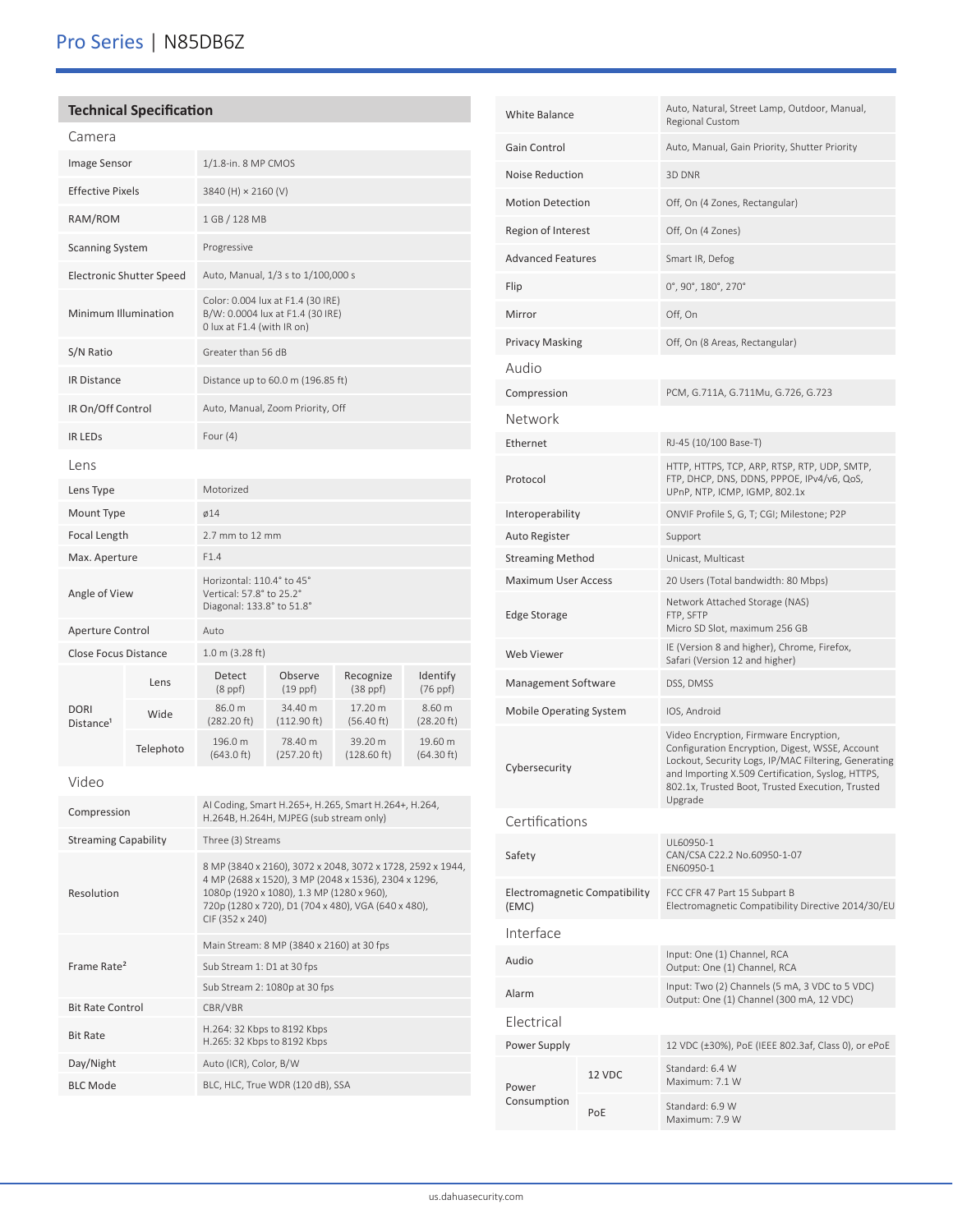### Pro Series | N85DB6Z

Ingress Protection IP67 Vandal Resistance IK10

Casing **Metal and Plastic** Metal and Plastic

Net Weight 1.11 kg (2.44 lb)

Operating Conditions  $-30^{\circ}$  C to +60° C (-22° F to +140° F),

Storage Conditions –30° C to +60° C (–22° F to +140° F)

Dimensions 273.20 mm x 95.0 mm x 95.0 mm

10% to 95% RH

(10.76 in. x 3.74 in. x 3.74 in.)

| Environmental |  |
|---------------|--|
|               |  |

Construction

|        | Intelligent Video System Functions |                                                                                                                                                                                                      |  |  |
|--------|------------------------------------|------------------------------------------------------------------------------------------------------------------------------------------------------------------------------------------------------|--|--|
|        |                                    | IVS triggers an alarm and takes a defined action for the following events:                                                                                                                           |  |  |
|        | <b>Standard Features</b>           | • Tampering with the camera.<br>• Error writing to an onboard Micro SD card.<br>• Error sending or receiving data over the network.<br>. Unauthorized access to the camera.<br>• IP Address Conflict |  |  |
|        | <b>Premium Features</b>            |                                                                                                                                                                                                      |  |  |
|        | <b>Missing Object</b>              | An object is missing from a designated area.                                                                                                                                                         |  |  |
|        | <b>Abandoned Object</b>            | An object is placed in a designated area where no object<br>ad bluods                                                                                                                                |  |  |
|        | Scene Change                       | A person or object moves the camera to change the scene<br>or covers the camera to obscure the scene.                                                                                                |  |  |
|        | <b>Fast Moving</b>                 | Target exceeds a set speed when exiting a defined area                                                                                                                                               |  |  |
|        | Parking Detection                  | Vehicle remains in a defined area without motion for a set<br>period of time.                                                                                                                        |  |  |
|        | <b>Crowd Gathering</b>             | Specified number of people remain inside a defined area<br>for a set time                                                                                                                            |  |  |
| d<br>S | Loitering Detection                | Target is in motion inside a defined area longer than a<br>specified amount of time.                                                                                                                 |  |  |
|        | Heat Map                           | Generates a visual representation of data.                                                                                                                                                           |  |  |

| <b>Gross Weight</b>                         |           | 1.51 kg (3.33 lb)                                                                                                                                                                                                                                                                                                                     |                          |  |
|---------------------------------------------|-----------|---------------------------------------------------------------------------------------------------------------------------------------------------------------------------------------------------------------------------------------------------------------------------------------------------------------------------------------|--------------------------|--|
| Analytics+ Functions <sup>3</sup>           |           |                                                                                                                                                                                                                                                                                                                                       |                          |  |
| Smart Plan Schedule                         |           | Enable Analytics+ functions depending on a user-defined<br>schedule. Allows the camera to switch analytic functions<br>based on time.                                                                                                                                                                                                 |                          |  |
| <b>Perimeter Protection</b>                 |           | • Detects human or vehicle violations using the following<br>methods:<br>Tripwire: a target crosses a defined line.<br>Intrusion: a target enters or exits a defined perimeter.<br>• Monitors a combination of detection methods.<br>• Search and retrieve video based on target type.                                                |                          |  |
| <b>People Counting</b>                      |           | • Delivers accurate flow statistics from the following<br>methods:<br>Line Crossing: counts a person as they cross a<br>threshold in a defined direction.<br>Region: counts the number of people in a defined<br>area.<br>• Counts people simultaneously from four (4) threshold<br>lines and four (4) defined regions <sup>3</sup> . |                          |  |
| Queue Management                            |           | • Monitors four (4) user-defined regions where people<br>wait in line (or queue). Issues an alarm for the<br>following triggers:<br>People in Line: the number of people in line exceeds a<br>minimum threshold.<br>Wait Time: time a person waits in line is greater than<br>the minimum queue time.                                 |                          |  |
| <b>Face Detection</b>                       |           | • Detects and captures a snapshot of a human face<br>within a scene.                                                                                                                                                                                                                                                                  |                          |  |
| Smart Motion Detection <sup>3</sup>         |           | • Differentiates between and classifies human and<br>vehicle objects.<br>· Filters false alarms due to leaves, lights, animals, and<br>other inconsequential objects.<br>• Extracts human or vehicle objects from recorded video<br>for quick target search and retrieval.                                                            |                          |  |
|                                             |           | Human                                                                                                                                                                                                                                                                                                                                 | Vehicle                  |  |
| Recommended<br>Detection<br><b>Distance</b> | Wide      | Up to 40.0 m (131.23 ft)                                                                                                                                                                                                                                                                                                              | Up to 75.0 m (246.06 ft) |  |
|                                             | Telephoto | Up to 10.0 m (32.81 ft)                                                                                                                                                                                                                                                                                                               | Up to 15.0 m (49.21 ft)  |  |

<sup>1.</sup> The DORI distance is a measure of the general proximity for a specific classification to help pinpoint the right camera for your needs. The DORI distance is calculated based on sensor specifications and lab test results according to EN 62676-4 , the standard that defines the criteria for the Detect, Observe, Recognize and Identify classifications.

2. The video frame rates listed are the maximum rates for each stream. The actual video rates are subjected to the total encoding capacity.

3. Pair a Smart Motion Detection camera with a Dahua recording device that also offers SMD functionality to take advantage of SMD alarm filtering and object classification when searching and playing back recorded video.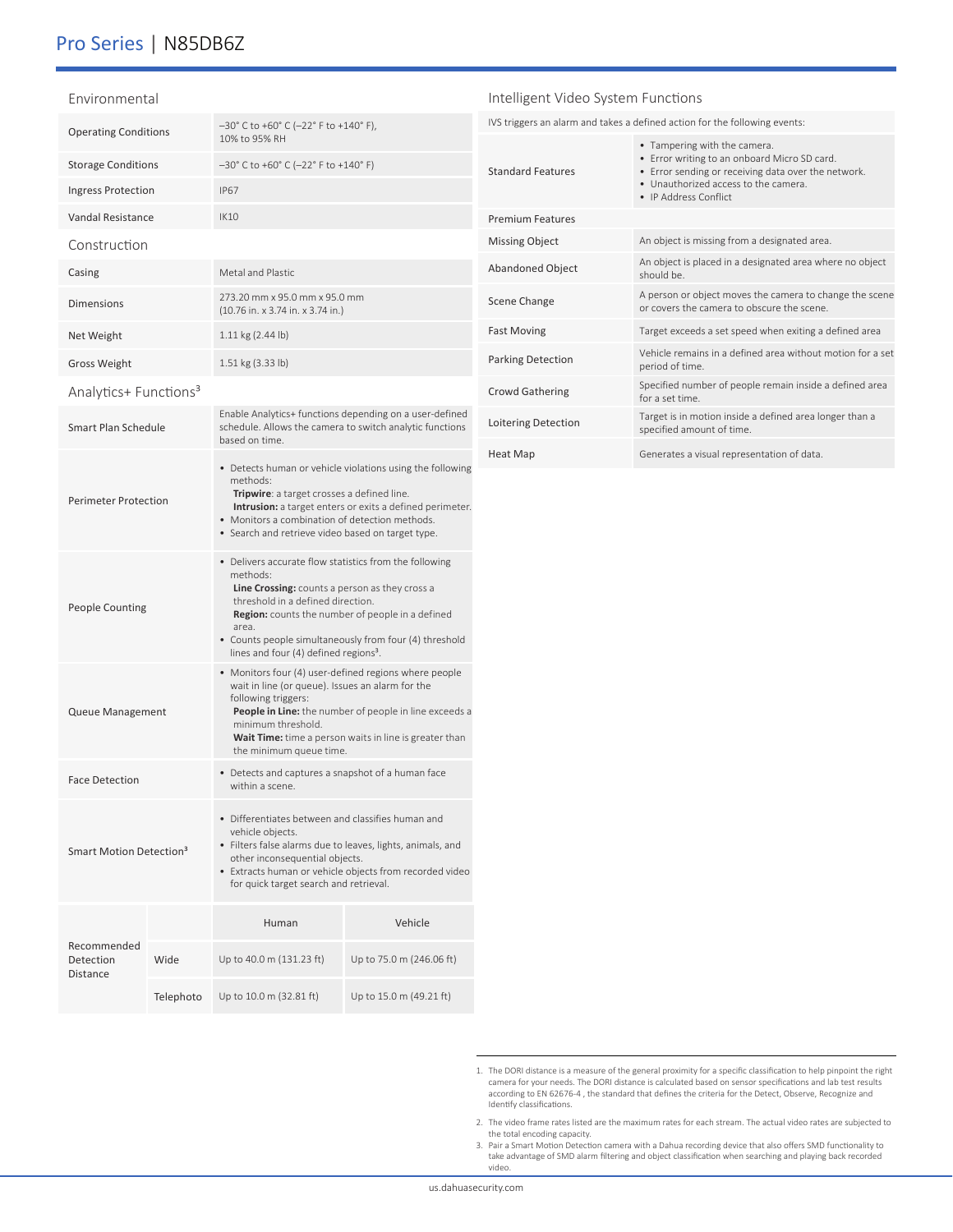### **ePoE Transmission Distances**

Via CAT5E/CAT6 Ethernet Cable ePoE supply voltage 48 V Maximum DC resistance < 10 Ω/100 m

| Cable Length,<br>m(ft) | Bandwidth,<br>Mbps | PoE Load Capacity,<br>W | Hi-PoE Load Capacity,<br>W | Working<br>Mode |
|------------------------|--------------------|-------------------------|----------------------------|-----------------|
| 100 (328)              | 100                | 25.5                    | 53                         | IEEE/E100       |
| 200 (656)              | 100                | 25.5                    | 33                         | E100            |
| 300 (984)              | 100                | 19                      | 19                         | E100            |
| 400 (1312)             | 10                 | 17                      | 17                         | F <sub>10</sub> |
| 500 (1640)             | 10                 | 13                      | 13                         | E10             |
| 800 (2625)             | 10                 |                         |                            | F <sub>10</sub> |

Via CAT5E/CAT6 Ethernet Cable

ePoE supply voltage 53 V Maximum DC resistance < 10 Ω/100 m

| Cable Length,<br>m(ft) | Bandwidth,<br>Mbps | PoE Load Capacity,<br>W | Hi-PoE Load Capacity,<br>W | Working<br>Mode |
|------------------------|--------------------|-------------------------|----------------------------|-----------------|
| 100 (328)              | 100                | 25.5                    | 53                         | IEEE/E100       |
| 200 (656)              | 100                | 25.5                    | 47                         | E100            |
| 300 (984)              | 100                | 25.5                    | 32                         | E100            |
| 400 (1312)             | 10                 | 23                      | 26                         | E10             |
| 500 (1640)             | 10                 | 20                      | 20                         | E10             |
| 800 (2625)             | 10                 | 13                      | 13                         | F <sub>10</sub> |

### Via RG-59 Coaxial Cable

ePoE supply voltage 48 V Maximum DC resistance < 5 Ω/100 m

| Cable Length,<br>m(f <sub>t</sub> ) | Bandwidth,<br>Mbps | PoE Load Capacity,<br>W | Hi-PoE Load Capacity,<br>W | Working<br>Mode |
|-------------------------------------|--------------------|-------------------------|----------------------------|-----------------|
| 100 (328)                           | 100                | 25.5                    | 50                         | IEEE/E100       |
| 200 (656)                           | 100                | 25.5                    | 30                         | E100            |
| 300 (984)                           | 100                | 18                      | 18                         | E100            |
| 400 (1312)                          | 100                | 15                      | 15                         | E100            |
| 500 (1640)                          | 10                 | 12                      | 12                         | E10             |
| 800 (2625)                          | 10                 | 6                       | 6                          | F <sub>10</sub> |
| 1000 (3281)                         | 10                 | 5                       | 5                          | F <sub>10</sub> |

### Via RG-59 Coaxial Cable

ePoE supply voltage 53 V Maximum DC resistance < 5 Ω/100 m

| Cable Length,<br>m(f <sub>t</sub> ) | Bandwidth,<br>Mbps | PoE Load Capacity,<br>W | Hi-PoE Load Capacity,<br>W | Working<br>Mode |
|-------------------------------------|--------------------|-------------------------|----------------------------|-----------------|
| 100 (328)                           | 100                | 25.5                    | 52                         | IEEE/E100       |
| 200 (656)                           | 100                | 25.5                    | 48                         | E100            |
| 300 (984)                           | 100                | 25.5                    | 30                         | E100            |
| 400 (1312)                          | 100                | 20                      | 23                         | E100            |
| 500 (1640)                          | 10                 | 16                      | 16                         | E10             |
| 800 (2625)                          | 10                 | 10                      | 10                         | E10             |
| 1000 (3281)                         | 10                 | 8                       | 8                          | E10             |

### **Ordering Information**

| Type                  | Part Number     | Description                                      |
|-----------------------|-----------------|--------------------------------------------------|
| Analytics+ Camera     | N85DB67         | 8 MP ePoE Starlight+ Vari-focal Bullet<br>Camera |
|                       | <b>PFA121</b>   | Junction Box                                     |
| Mounting Accessories, | <b>PFA151</b>   | Corner Mount<br>(use with PFA121 Junction Box)   |
| optional              | <b>PFA152-F</b> | Pole Mount<br>(use with PFA121 Junction Box)     |
|                       | DH-PFM321D-US   | 12 VDC, 1 A Power Adapter                        |
| ePoE Accessories,     | LR1002          | FoC Passive Converter                            |
| optional              | LR1002-1FC      | Single-port EoC Receiver                         |

### **Accessories**



Junction Box

DH-PFM321D-US Power Adapter



Pole Mount



PFA151 Corner Mount





LR1002-1EC

LR1002 EoC Passive Converter

Single-port EoC